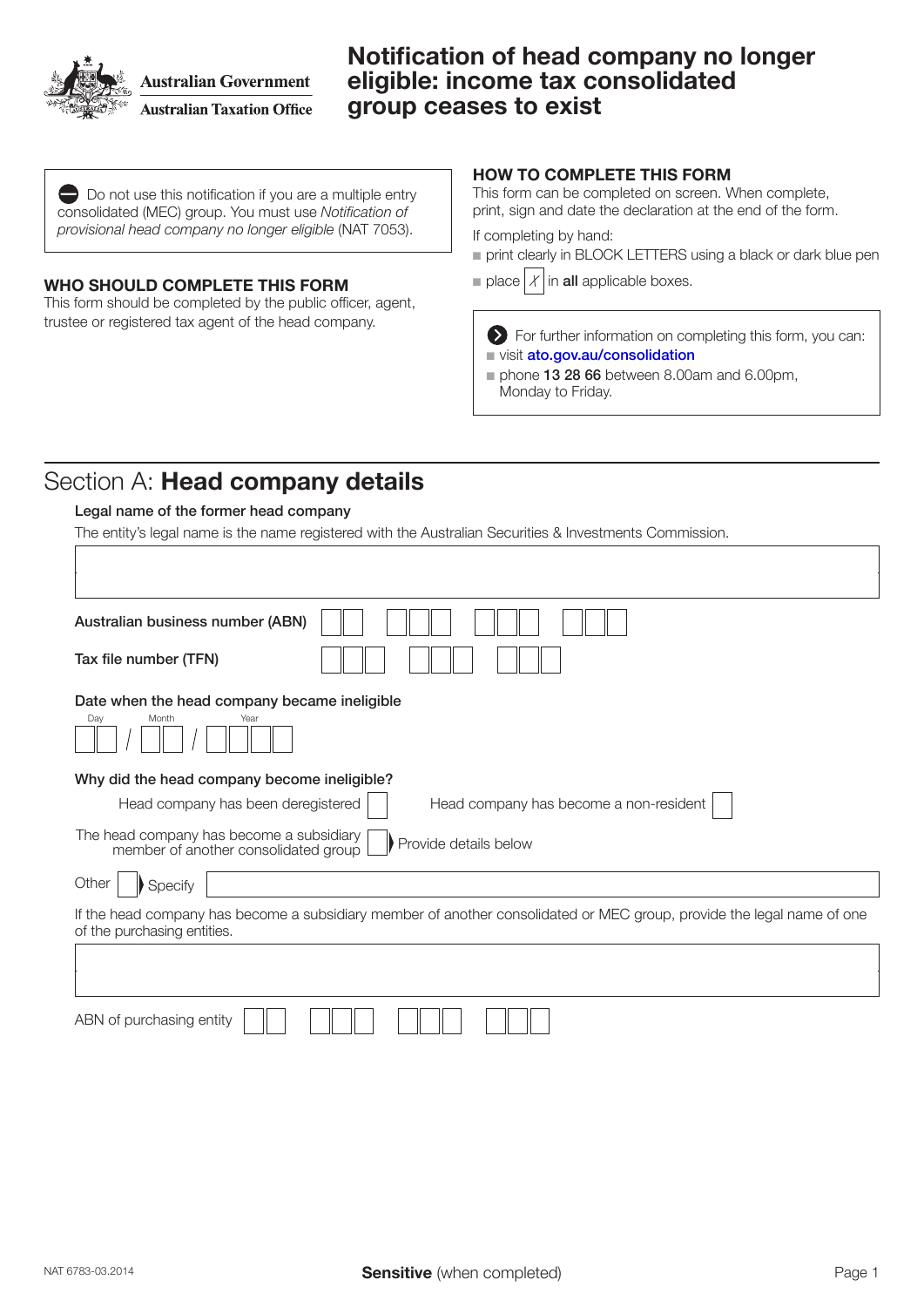## Section B: Subsidiary members joining

List only those new entities that joined the group since you last notified us of changes to the group. List at section C any entities that left the group before it ceased to exist including any who joined and left since you last notified us.

- $\blacksquare$  Give the legal name and at least one of the identification numbers requested for each member.
- The member can apply for an ABN and/or TFN online at **[abr.gov.au](http://www.abr.gov.au)** The ATO may issue a TFN whenever it is necessary to do so under Commonwealth taxation law.

*If there are more than five new members to be listed, copy this page before you complete it. If you are including extra copied pages, number the pages.*

1 Legal name

|                  | <b>ABN</b> | Australian Registered Body<br>Number (ARBN) or Australian<br>Company Number (ACN) |
|------------------|------------|-----------------------------------------------------------------------------------|
|                  | <b>TFN</b> | Year<br>Day<br>Month<br>Date joined the group                                     |
| $\overline{2}$   | Legal name |                                                                                   |
|                  |            |                                                                                   |
|                  | <b>ABN</b> | <b>ARBN</b><br>or<br><b>ACN</b>                                                   |
|                  | <b>TFN</b> | Day<br>Year<br>Month<br>Date joined the group                                     |
| $\boldsymbol{3}$ | Legal name |                                                                                   |
|                  |            |                                                                                   |
|                  | <b>ABN</b> | <b>ARBN</b><br>or<br><b>ACN</b>                                                   |
|                  | <b>TFN</b> | Day<br>Month<br>Year<br>Date joined the group                                     |
| 4                | Legal name |                                                                                   |
|                  |            |                                                                                   |
|                  | <b>ABN</b> | <b>ARBN</b><br>or<br><b>ACN</b>                                                   |
|                  | <b>TFN</b> | Day<br>Month<br>Year<br>Date joined the group                                     |
| $\sqrt{5}$       | Legal name |                                                                                   |
|                  |            |                                                                                   |
|                  | ABN        | ARBN<br>or<br><b>ACN</b>                                                          |
|                  | TFN        | Day<br>Month<br>Year<br>Date joined the group                                     |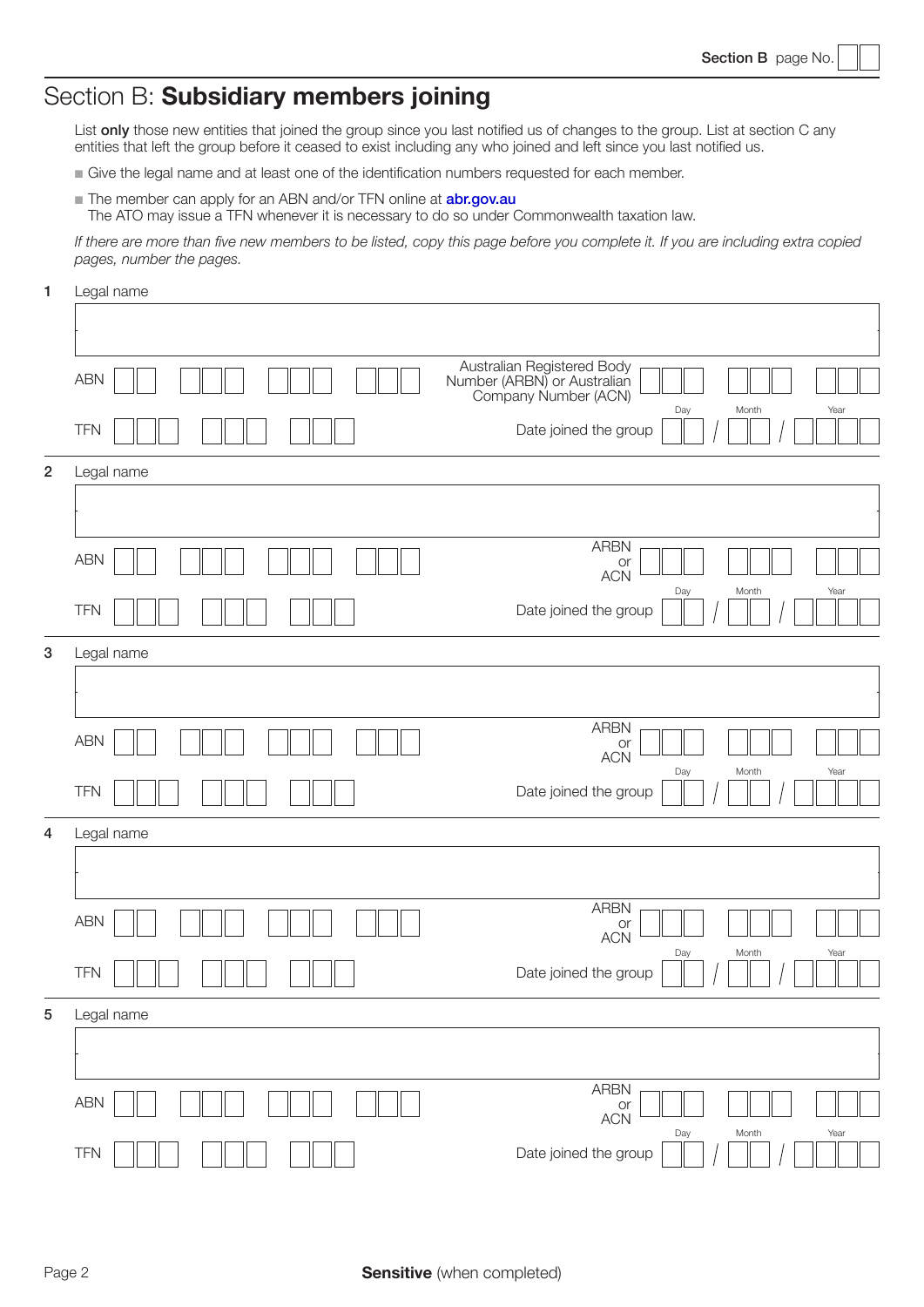# Section C: Subsidiary members leaving

List any subsidiary members that left the group before it ceased to exist, including any who joined and left since you last notified us.

- $\blacksquare$  Give the legal name and at least one of the identification numbers requested for each member.
- The member can apply for an ABN and/or TFN online at **[abr.gov.au](http://www.abr.gov.au)** The ATO may issue a TFN whenever it is necessary to do so under Commonwealth taxation law.

*If there are more than two leaving members to be listed, copy this page before you complete it. If you are including extra*  copied pages, number the pages.

1 Legal name

|                                                                                                                                        | <b>ARBN</b>                                                                                                                            |  |  |
|----------------------------------------------------------------------------------------------------------------------------------------|----------------------------------------------------------------------------------------------------------------------------------------|--|--|
| <b>ABN</b>                                                                                                                             | or<br><b>ACN</b><br>Month<br>Year                                                                                                      |  |  |
| <b>TFN</b>                                                                                                                             | Day<br>If not previously notified,<br>give date joined the group                                                                       |  |  |
| Month<br>Day<br>Year<br>Date left group                                                                                                |                                                                                                                                        |  |  |
| Why did the member leave the group?                                                                                                    |                                                                                                                                        |  |  |
| Member has been deregistered                                                                                                           | Member has become a non-resident<br>Part interest was sold                                                                             |  |  |
| All the group's membership interest in the entity has been sold                                                                        | Provide details below                                                                                                                  |  |  |
| Specify<br>Other                                                                                                                       |                                                                                                                                        |  |  |
|                                                                                                                                        | If another entity now holds 100% beneficial ownership of the leaving member, provide the legal name of one of the purchasing entities. |  |  |
|                                                                                                                                        |                                                                                                                                        |  |  |
|                                                                                                                                        |                                                                                                                                        |  |  |
| ABN of purchasing entity                                                                                                               |                                                                                                                                        |  |  |
| 2<br>Legal name                                                                                                                        |                                                                                                                                        |  |  |
|                                                                                                                                        |                                                                                                                                        |  |  |
|                                                                                                                                        |                                                                                                                                        |  |  |
| <b>ABN</b>                                                                                                                             | <b>ARBN</b><br>or<br><b>ACN</b>                                                                                                        |  |  |
| <b>TFN</b>                                                                                                                             | Day<br>Month<br>Year<br>If not previously notified,<br>give date joined the group                                                      |  |  |
| Day<br>Month<br>Year<br>Date left group                                                                                                |                                                                                                                                        |  |  |
| Why did the member leave the group?                                                                                                    |                                                                                                                                        |  |  |
| Member has been deregistered                                                                                                           | Member has become a non-resident<br>Part interest was sold                                                                             |  |  |
| All the group's membership interest in the entity has been sold<br>Provide details below                                               |                                                                                                                                        |  |  |
| Specify<br>Other                                                                                                                       |                                                                                                                                        |  |  |
| If another entity now holds 100% beneficial ownership of the leaving member, provide the legal name of one of the purchasing entities. |                                                                                                                                        |  |  |
|                                                                                                                                        |                                                                                                                                        |  |  |
| ABN of purchasing entity                                                                                                               |                                                                                                                                        |  |  |